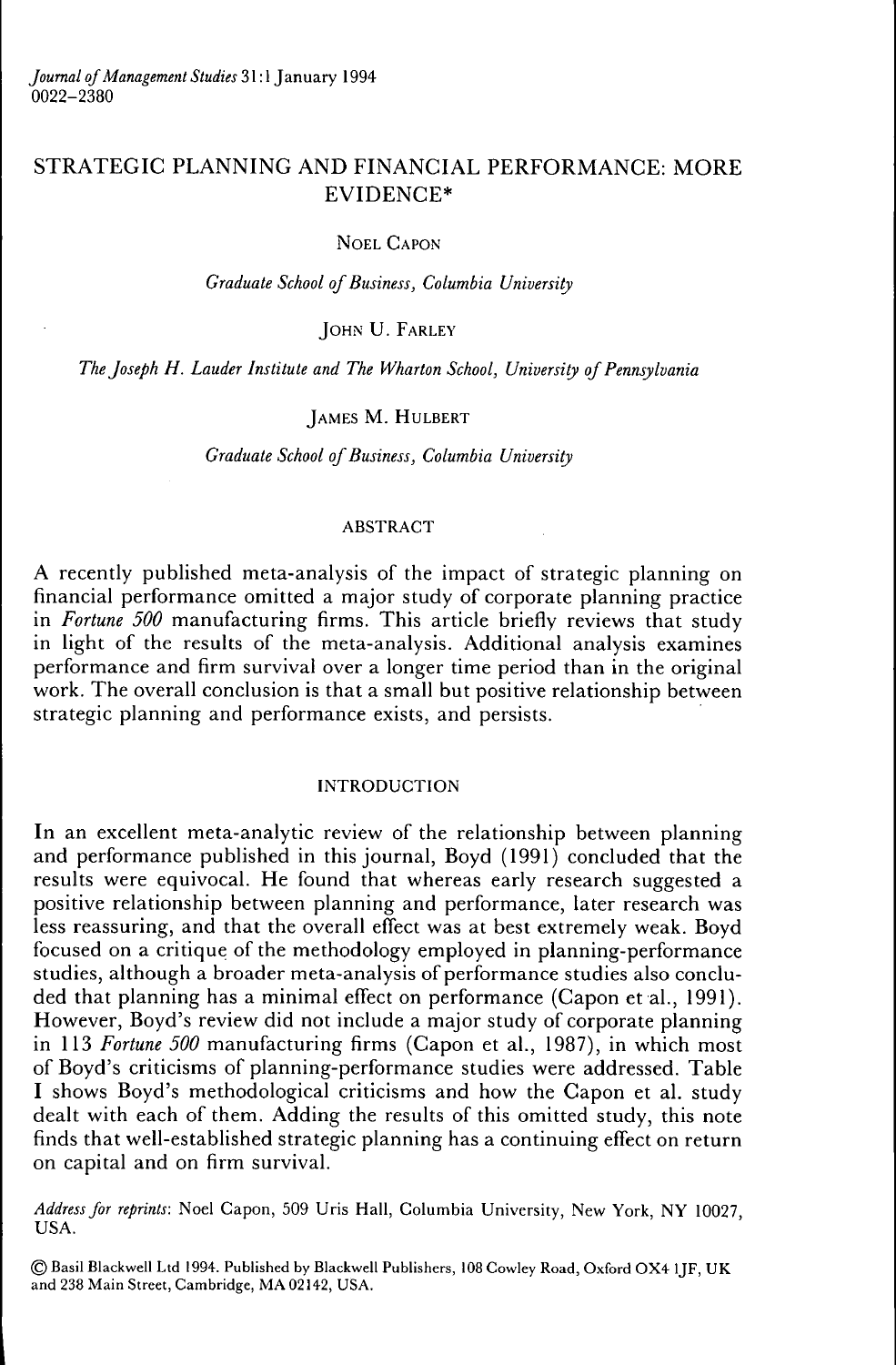| Design issue |                                                        | <b>Boyd</b> criticisms                                                                                                                                                                                                                                                           | Capon, Farley and Hulbert study                                                                                                                                                                                                                                                                                                                                                                                                                                                                                                                                                                                                                                                                                                                   |  |  |
|--------------|--------------------------------------------------------|----------------------------------------------------------------------------------------------------------------------------------------------------------------------------------------------------------------------------------------------------------------------------------|---------------------------------------------------------------------------------------------------------------------------------------------------------------------------------------------------------------------------------------------------------------------------------------------------------------------------------------------------------------------------------------------------------------------------------------------------------------------------------------------------------------------------------------------------------------------------------------------------------------------------------------------------------------------------------------------------------------------------------------------------|--|--|
|              | 1. Small<br>and non-<br>representative<br>sample sizes | Several studies employed very<br>small sample sizes. Boyd points<br>out samples of only 49, 21 and<br>14 firms.                                                                                                                                                                  | Representative random 155 firm<br>sample from Fortune 500 located east<br>of Mississippi; 113 firms agreed to<br>participate                                                                                                                                                                                                                                                                                                                                                                                                                                                                                                                                                                                                                      |  |  |
|              | 2. Data collection                                     | Most studies collected data via<br>mail questionnaires to CEOs;<br>probably completed by others.<br>Boyd believed methodology<br>inappropriate given complexity<br>of planning processes.                                                                                        | Data collected by full-time<br>interviewers in respondent offices;<br>each interview took one to two hours.<br>Two questionnaires were employed.<br>Questionnaire I, completed by the<br>corporate planning officer (or the<br>executive whose responsibilities were<br>judged closest to that role), included<br>sections on company goals, corporate<br>strategy, the planning system, making<br>resource allocation decisions,<br>organization structure and<br>organizational climate. Questionnaire<br>II, completed by a knowledgeable<br>assistant, embraced mainly<br>descriptive items involving operating<br>structures, organization of the<br>planning effort, the corporate<br>environment, and corporate<br>operations and strategy |  |  |
|              | 3. Quality of<br>planning                              | Most studies classified firms<br>either as planners versus non-<br>planners, or used simple<br>ordinal categories based on the<br>degree of formalization of<br>planning. Quality of, or<br>commitment to, planning was<br>not measured. Self reports of<br>planning often used. | Over 500 different items employed to<br>describe planning. Items formed the<br>basis for qualitative classification<br>schemes of planning practice;<br>categories differed on quality of, and<br>commitment to, planning. An<br>additional 350 plus items measured<br>environment, strategy, organization<br>structure and organizational climate.                                                                                                                                                                                                                                                                                                                                                                                               |  |  |
|              | 4. Cross-sectional<br>data                             | Several studies correlated only<br>planning and current<br>performance, despite the fact<br>that strategic decision-making<br>might only have an impact<br>after several years.                                                                                                  | Return on capital (ROC), was<br>measured contemporaneously, two<br>years later, and as the five-year mean<br>and standard deviation about trend.<br>In this note we also include survival<br>measurements taken several years<br>later                                                                                                                                                                                                                                                                                                                                                                                                                                                                                                            |  |  |
|              | 5. Data reliability                                    | Most studies used single items<br>or did not report reliabilities on<br>multiple items. Boyd argues for<br>multiple indicators of both<br>planning and performance.                                                                                                              | The 500 planning items, and the 350<br>plus environment, strategy,<br>organization structure and<br>organizational climate items, were<br>used to develop highly reliable scales                                                                                                                                                                                                                                                                                                                                                                                                                                                                                                                                                                  |  |  |
|              | 6. Moderating<br>variables                             | $^\cdot$ While some studies attempt to<br>control for moderating<br>variables, Boyd cited<br>significant limitations both as<br>regards moderators used and<br>analysis techniques. He was<br>particularly concerned with<br>industry effects                                    | We used four moderating variables to<br>test performance relationships: scale,<br>degree of diversification, product line<br>maturity and industry. No effects<br>were found                                                                                                                                                                                                                                                                                                                                                                                                                                                                                                                                                                      |  |  |

 $\ddot{\phantom{0}}$  $\sim$ 

Table I. Methodological issues in studies of strategic planning raised by Boyd (1991) as dealt with by Capon et al. (1987)

 $\bigcirc$  Basil Blackwell Ltd 1994

 $\ddot{\phantom{a}}$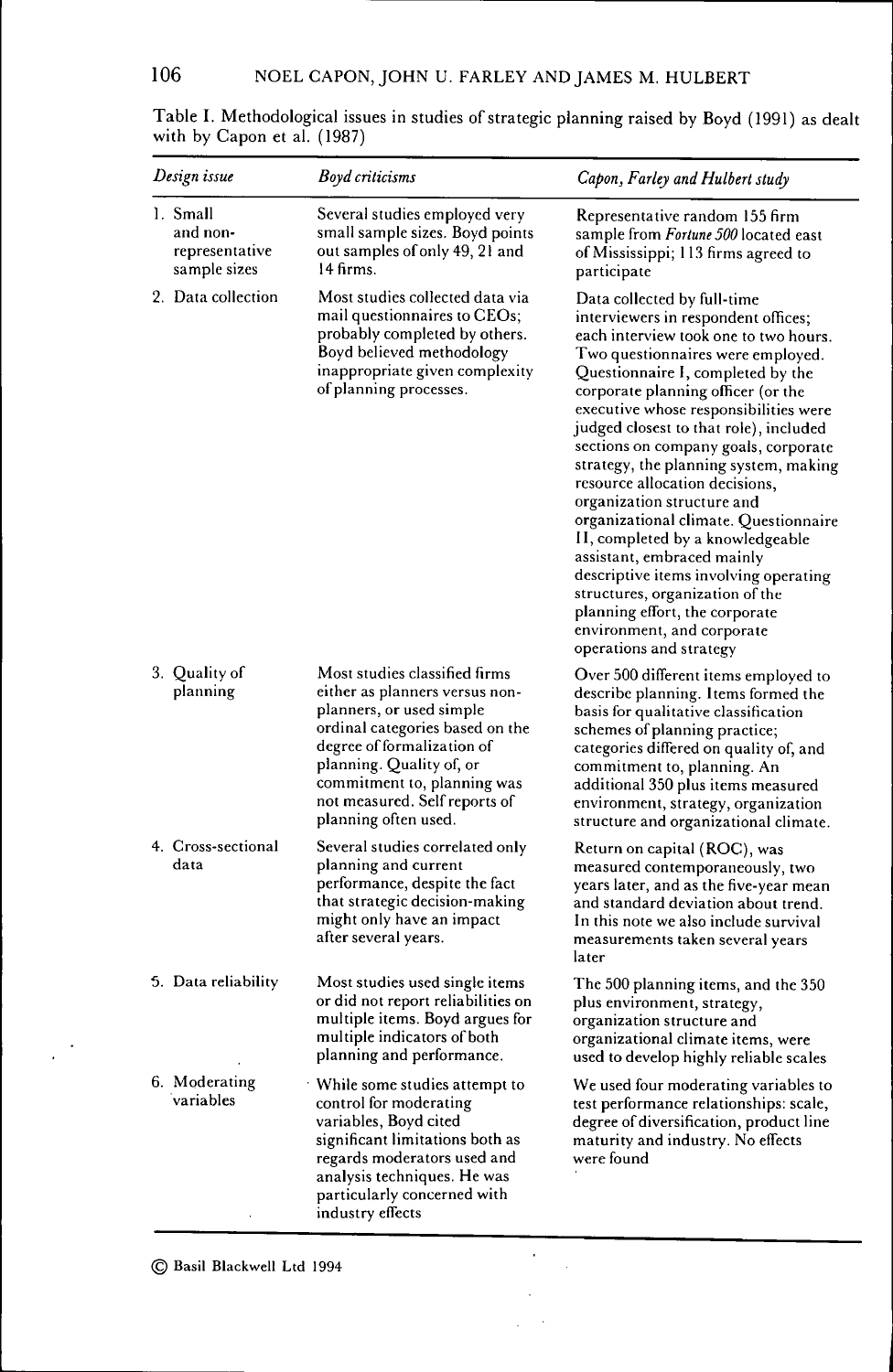#### PRESENCE AND ABSENCE OF CORPORATE PLANNING

Closely resembling tests in many of these previous studies was a self-report question. All respondents were asked: 'Does your company develop a formal corporate plan (or plans) on a regular basis?' Seventy firms responded affirmatively; 43 responded negatively. There were no significant differences between the two groups for return on capital measures  $-\overline{$  effectively rejecting the hypothesis typically put forward by planning-performance researchers. It is interesting to note that several of the 70 firms that answered affirmatively to this question were not classified as corporate planners in the category scheme that we developed; even more were not classified as strategic planners. This finding confirms Boyd's suspicion of self-reported independent variables in planning studies.

#### PLANNING CATEGORIES

The major approach of this study was the development of categories of planning practice through a deductive method. This categorization was performed rigorously using multiple raters whose classifications were highly reliable. Three criteria were used to categorize the 113 firms by planning practice. The first criterion distinguished between those firms that developed some set of longer-term plans (106) versus those that did not (7). The second criterion distinguished between those firms that developed corporate plans that were more than assemblages of lower-level plans (58) versus those that only developed plans at lower levels in the organization (48). A final set of criteria distinguished between plans that were largely strategic in nature (i.e. focused on long-run resource allocations) (61) versus those that were largely financial documents (45). The five resulting planning categories are more complex than those used in the studies reviewed by Boyd:

Corporate Strategic Planners: These 24 firms are the most sophisticated planners. Planning at both the corporate and division levels has substantial strategic content: division plans are integrated into a corporate planning perspective.

Division Strategic Planners: Lower level (usually divisional) plans of these 37 firms have substantial strategic content but are not integrated into a coherent corporate strategic plan.

Corporate Financial Planners: These 34 companies develop formal plans at the corporate level, but they contain little strategic content. The plans are largely financial documents; the process is basically one of projecting trends and preparing budgets.

Division Financial Planners: Plans of these 11 companies are financial documents with little strategic content. There is no content added at the corporate level.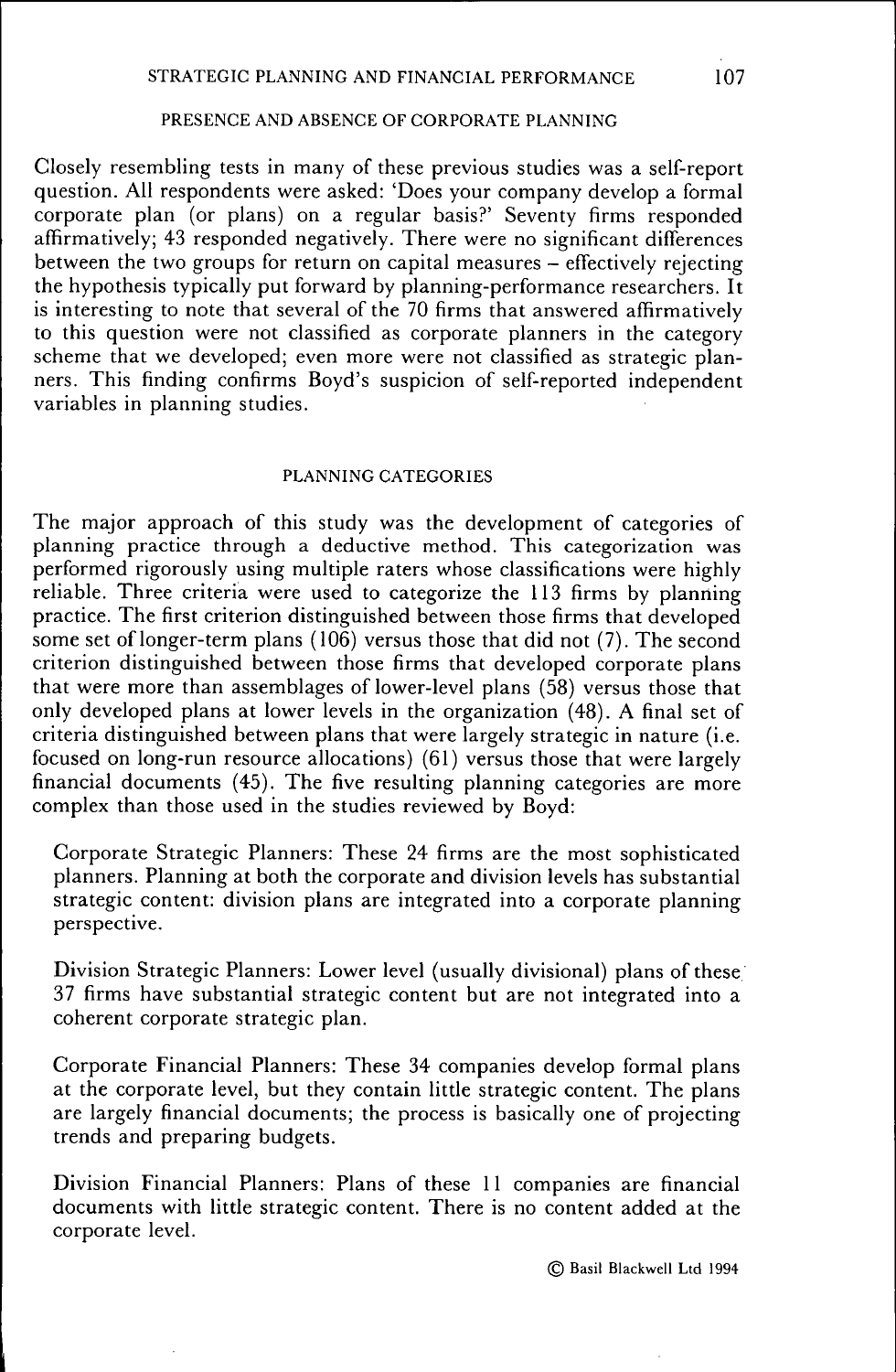Non-Planners: In these firms there is no evidence of any longer-term planning, strategic or financial. Some eschewed planning as policy: others simply had not started. There are only seven such firms in our sample.

#### HYPOTHESES ABOUT PERFORMANCE

The overall hypothesis regarding these categories is that the greater the degree of sophistication of the planning process, the better the performance. In our view, strategic planners should perform better than financial planners because of their focus on adaptation to the environment, and the formal thinking through of strategic issues and resource allocation priorities. This practice should lead to the better identification of opportunities and threats, and appropriate firm action. Similarly, corporate planners should outperform division planners since an integrated corporate perspective should offer advantage over individual subunit perspectives.

We also expect division strategic planners to outperform corporate financial planners because the adaptive environmental focus, albeit at a divisional level, should outweigh the benefits of corporate-wide financial integration. The very small number of non-planners is a statement about the perceived usefulness of planning among this population of firms and makes statistical testing difficult. However, overall we hypothesize that planners should outperform non-planners.

Thus, our hypothesis regarding order of financial performance is: corporate strategic planners > division strategic planners > corporate financial planners > division financial planners > non-planners.

# MEASURES OF PERFORMANCE AND RESULTS

We originally measured financial performance in terms of a five-year mean return on capital, and standard deviation of that return about a five-year trend. (Smaller standard deviation should imply superior ability to manage risk.) In this note, we also include measures related to survival of the firm as an independent entity; these measures were not available in the original study.

Setting aside for a moment the small group of seven non-planning firms, the ordinal relationships (table II) for the mean and standard deviation about trend for those firm groups that do plan is as predicted: corporate strategic planners > division strategic planners > corporate financial planners > division financial planners. Furthermore, strategic planners were significantly more likely to survive over the long term.

As mentioned above, the small group of non-planners made analysis difficult, especially in light of the fact that removal of just one well-performing firm drops the mean group return almost three percentage points. Their very high standard deviation of return about trend may indicate a high level of risk that produced a low survival rate.

© Basil Blackwell Ltd 1994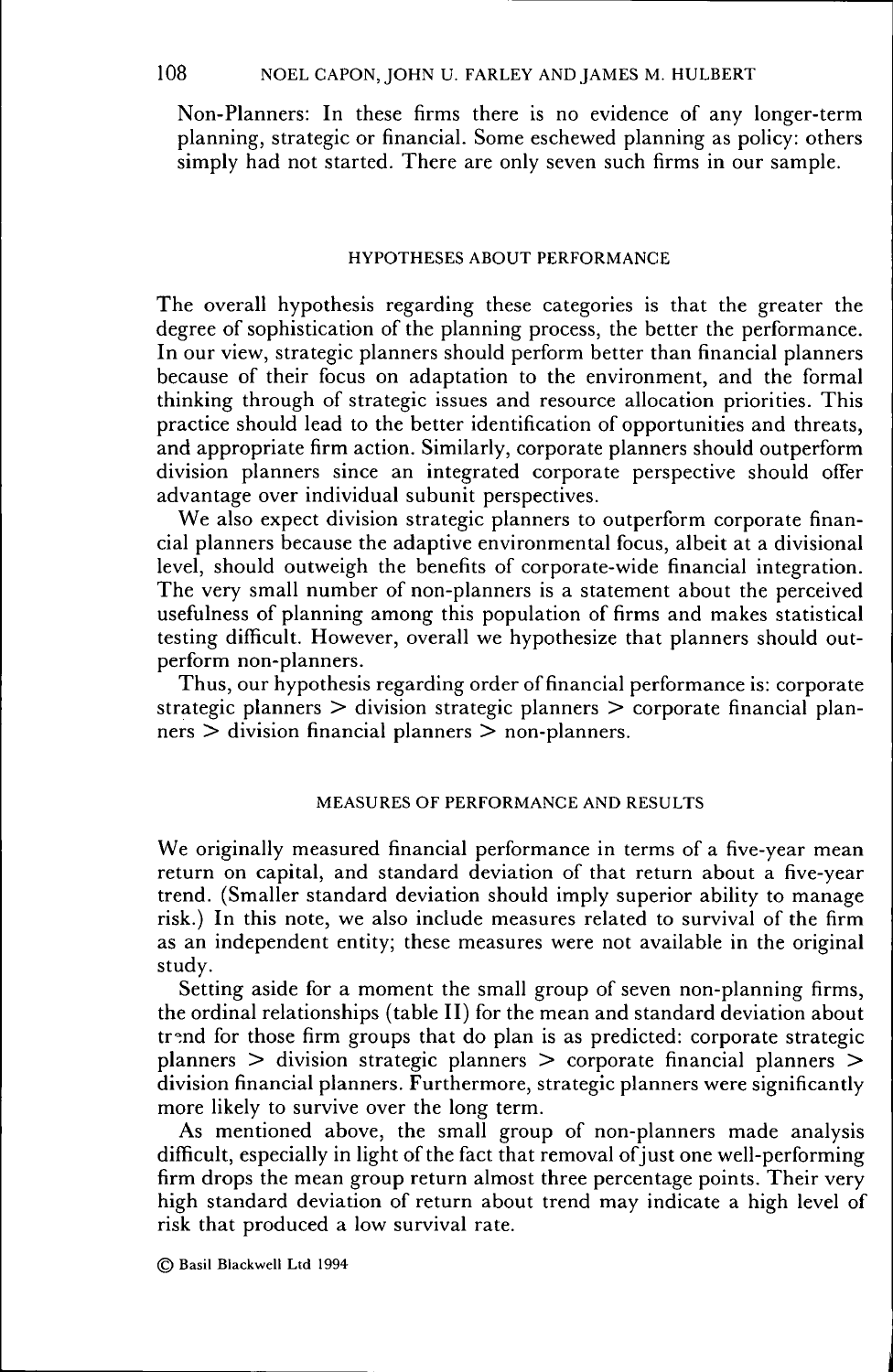|                     | Return on capital $(% )$<br>1977-1981 |         |                                    |            |                            |
|---------------------|---------------------------------------|---------|------------------------------------|------------|----------------------------|
| Planning category   | Number<br>of firms                    | $Mean*$ | Standard deviation<br>about trend* | to $1986*$ | Survival (%)<br>to $1991*$ |
| Corporate strategic | 24                                    | 12.0    | 0.89                               | 79         | 67                         |
| Division strategic  | 37                                    | 11.2    | 1.54                               | 81         | 70                         |
| Corporate financial | 33                                    | 10.5    | 1.93                               | 62         | 39                         |
| Division financial  | 11                                    | 9.2     | 1.92                               | 73         | 55                         |
| Non-planners†       |                                       | 13.2    | 2.03                               | 43         | 29                         |

Table II. Performance results of the five planning categories

fWhen the single high performing firm is removed, the mean is 10.4%.

\*Significant among groups at  $\alpha = 0.05$ , based on analysis of a finite population.

#### CONTROL FOR OTHER FACTORS

A further analysis included four sets of covariates that constitute alternative explanation of the results: scale, degree of diversification, product line maturity and industry, as measured by a 2-digit SIC code. Virtually identical results in terms of ordering of planning categories were found; the covariates were insignificant and had no systematic pattern of effects on performance over the planning categories.

Finally, several other financial performance measures were examined including means and standard deviations about trend for return on equity, cash flow as a percentage of sales and sales growth. Results were similar.

Other tests of planning definitions were investigated, including five planning categories developed by cluster analysis. The results were similar to, but weaker than, the results for the deductively developed planning category system discussed above.

#### DISCUSSION

We agree with Boyd's (1991) conclusion that later research on how strategic planning affects financial performance is not as reassuring as earlier research; we also agree that many studies of planning have similar methodological problems. To his set of studies, we have added conclusions from a much more comprehensive study (Capon et al., 1987) that is not subject to many of the deficiencies discussed by Boyd. In particular, we use more rigorous measures of strategic planning, test for (but do not find) industry effects, and perform separate analyses for different dimensions of planning. We find that a strategic direction stressing resource allocation at the corporate level to growing businesses in which the firm is well positioned improves performance of firms that plan strategically by more than 1 per cent return on capital. In addition, the passage of time also allows us to follow up on performance. Strategic planning at a point in time appears to double the longer term likelihood of survival as a corporate entity. Planning systems that focus

© Basil Blackwell Ltd 1994

Ń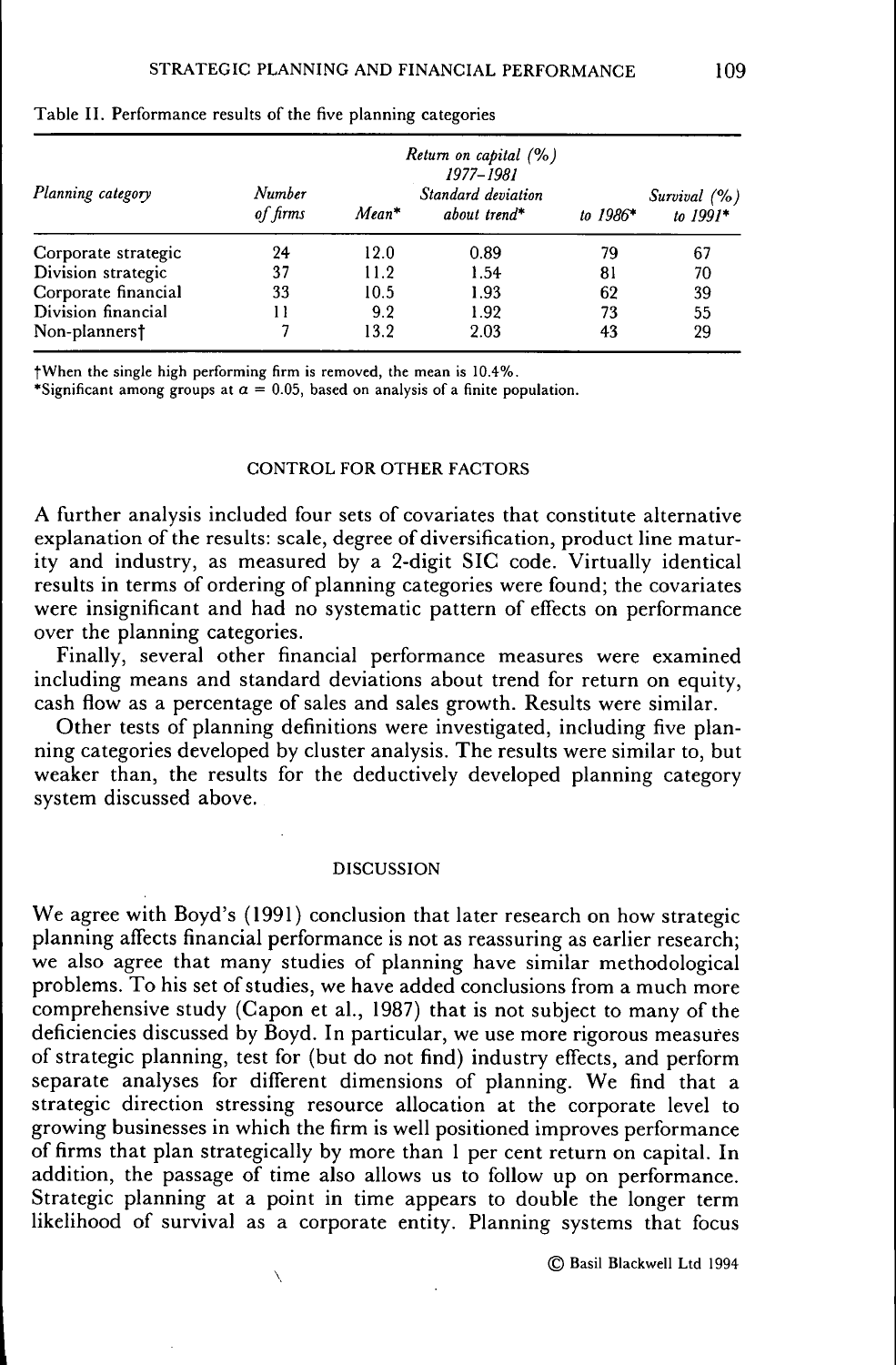110 NOEL CAPON, JOHN U. FARLEY AND JAMES M. HULBERT

mainly on financial matters and budgets do not improve performance. We also found that a small group of non-planners perform as well as the strategic planners, although this equality tends to disappear over time and the likelihood of longer-term survival by non-planners is the lowest. We conclude that strategic planning really can improve performance, but that it is not a necessary condition.

#### **NOTE**

\* The authors are indebted to Scott Hoenig for his useful comments and for his help with the survival analysis.

# **REFERENCES**

BOYD, K. B. (1991). 'Strategic planning and financial performance: a meta-analytic *review'. Joumal of Management Studies,* 28, 353-74.

CAPON, N. , FARLEY, J. U. and HULBERT, J. (1987). *Corporate Strategic Planning.* New York: Columbia University Press.

CAPON, N. , FARLEY, J. U. and HOENIG, S. E. (1990). 'Determinants of corporate performance: a meta analysis'. *Management Science,* 36, 1143-59.

 $\mathbf{I}$